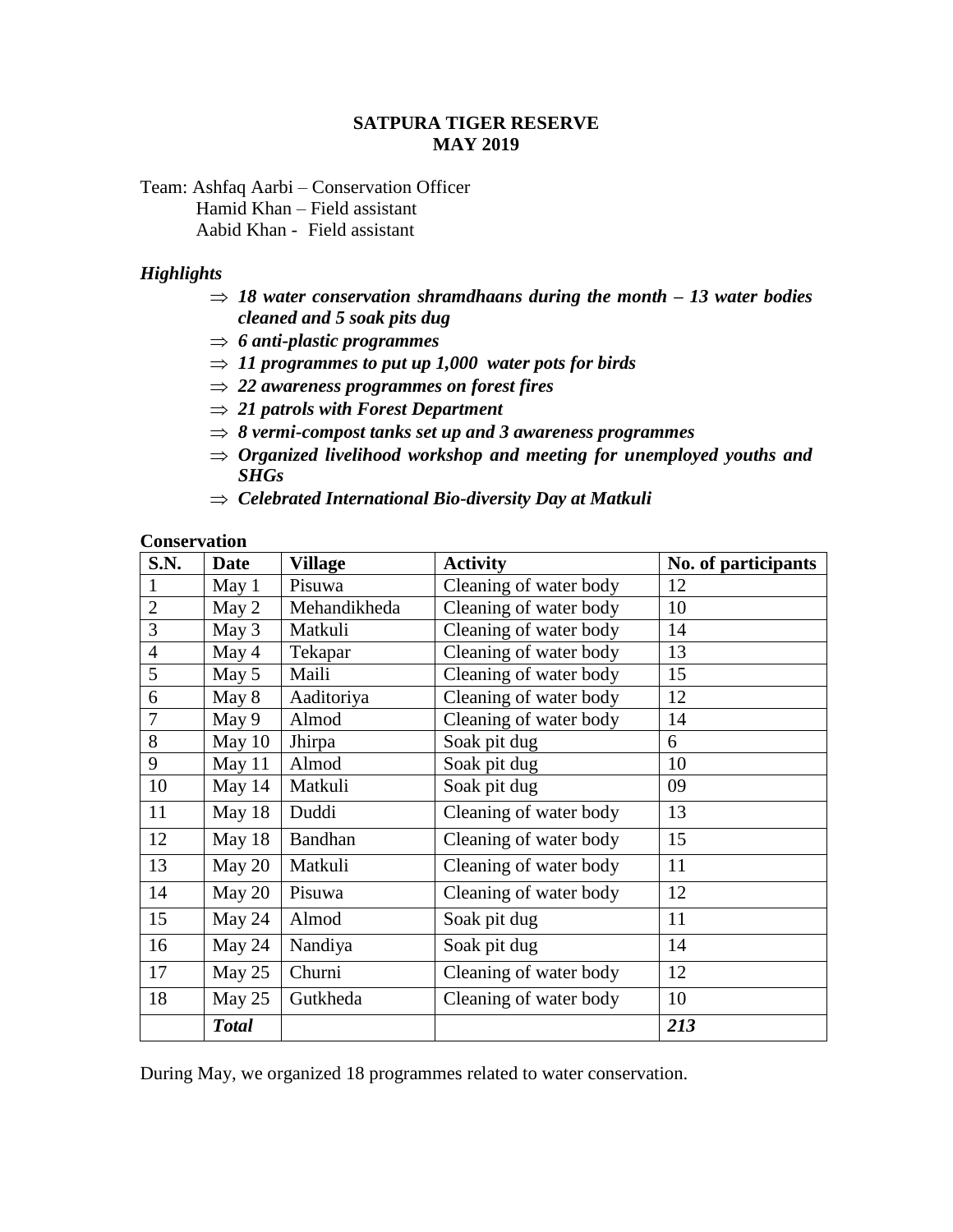On May 1, we organized a programme to clean a water body in the jungle around 3 km from Pisuwa village. The water body was covered with leaves and organic litter and animals were finding it difficult to drink. Our team, consisting of field assistant Hamid Khan and 11children from Pisuwa, cleared the litter and made the water body accessible to the animals again. Spotted deer are regularly spotted around this water body while there are occasional sightings of sloth bears and leopards.

We organised 12 similar programmes during the month to clean other water bodies in the jungle. Details are given in the table above.



*Water body being cleaned by our volunteers at Pisuwa (left) and Mehandikheda (right)*

On May 10, we organized a program to dig a soak pit at Jhirpa. A team comprising of 5 students joined hands with Aabid in digging the pit, which will take spillover water from a hand pump on the school premises. The pit will help to recharge the water table around the hand pump.

We organised 4 similar programmes during the month to dig soak pits elsewhere. Details are given in the table above.





*Digging soak pit at Jhirpa (left) and Matkuli (right)*

*Anti-Plastic campaign*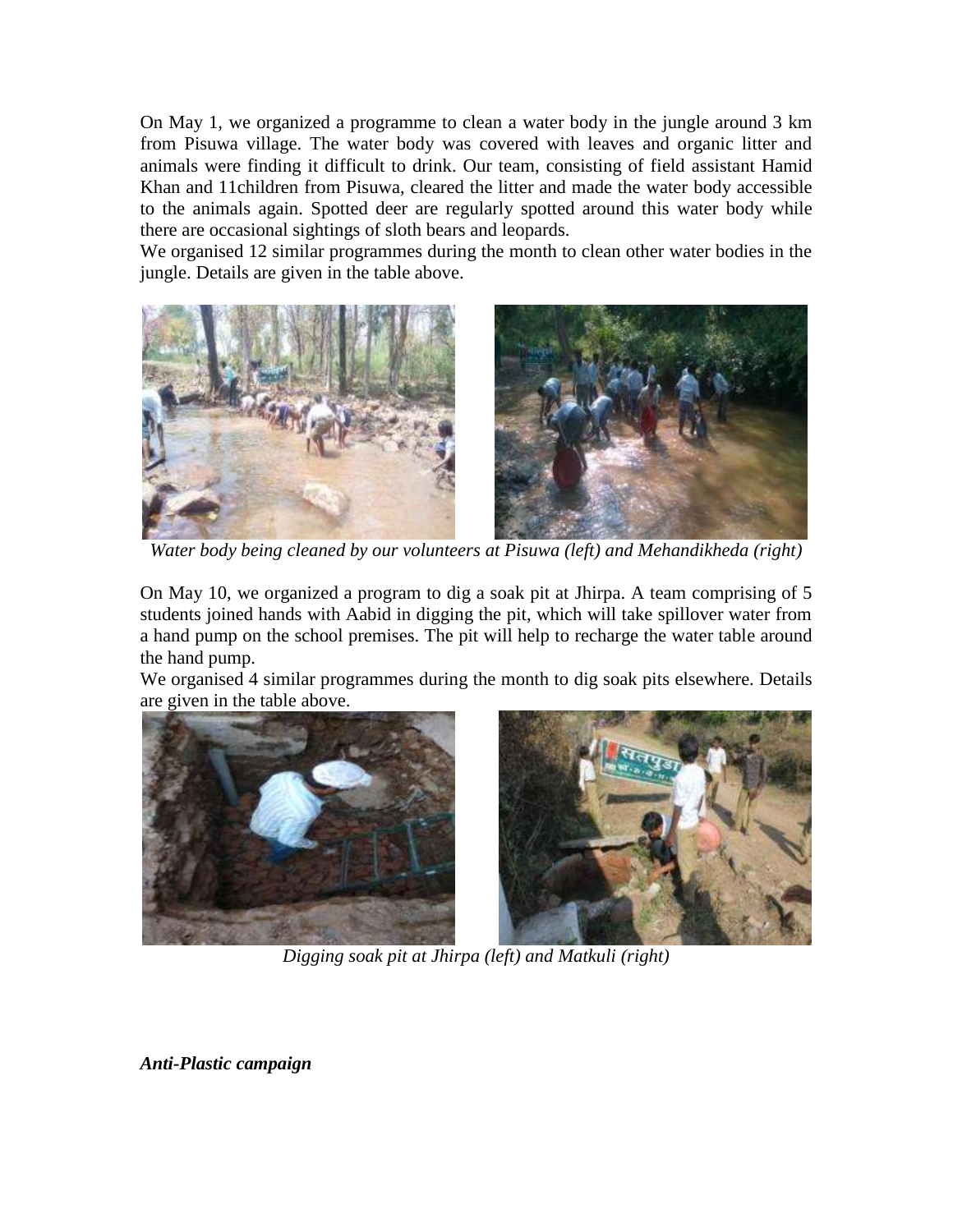During the month, we organized anti-plastic programmes at Nandiya, Churni, Gutkheda, Sakdi, Duddi and Bandhan with the support of local Panchayat and Forest Department staff. Details are given in the table below.

| S.N.           | Date   | Village        | Participants |
|----------------|--------|----------------|--------------|
|                | May 15 | Nandiya        | 18           |
| 2              | May 15 | Churni         | 23           |
| $\overline{3}$ | May 16 | Gutkheda       | 21           |
| $\overline{4}$ | May 16 | Sakdi          | 18           |
|                | May 17 | Duddi          | 19           |
| 6              | May 17 | <b>Bandhan</b> | 24           |



*Nandiya - Anti-plastic programme* 

Our teams work across the landscape to provide water to birds during the scorching summer. Our team motivated villagers in Matkuli, Mohgaon, Mehandikheda, Tekapar, Chirrai, Chillod, Khari, Chandanpipariya, Maili, Bindakheda and Pisuwa to put up around 1000 small containers with water around the villages and their outskirts for birds to quench their thirst.



*Villagers put up containers with water for birds at Matkuli*

*Awareness programme on forest fire*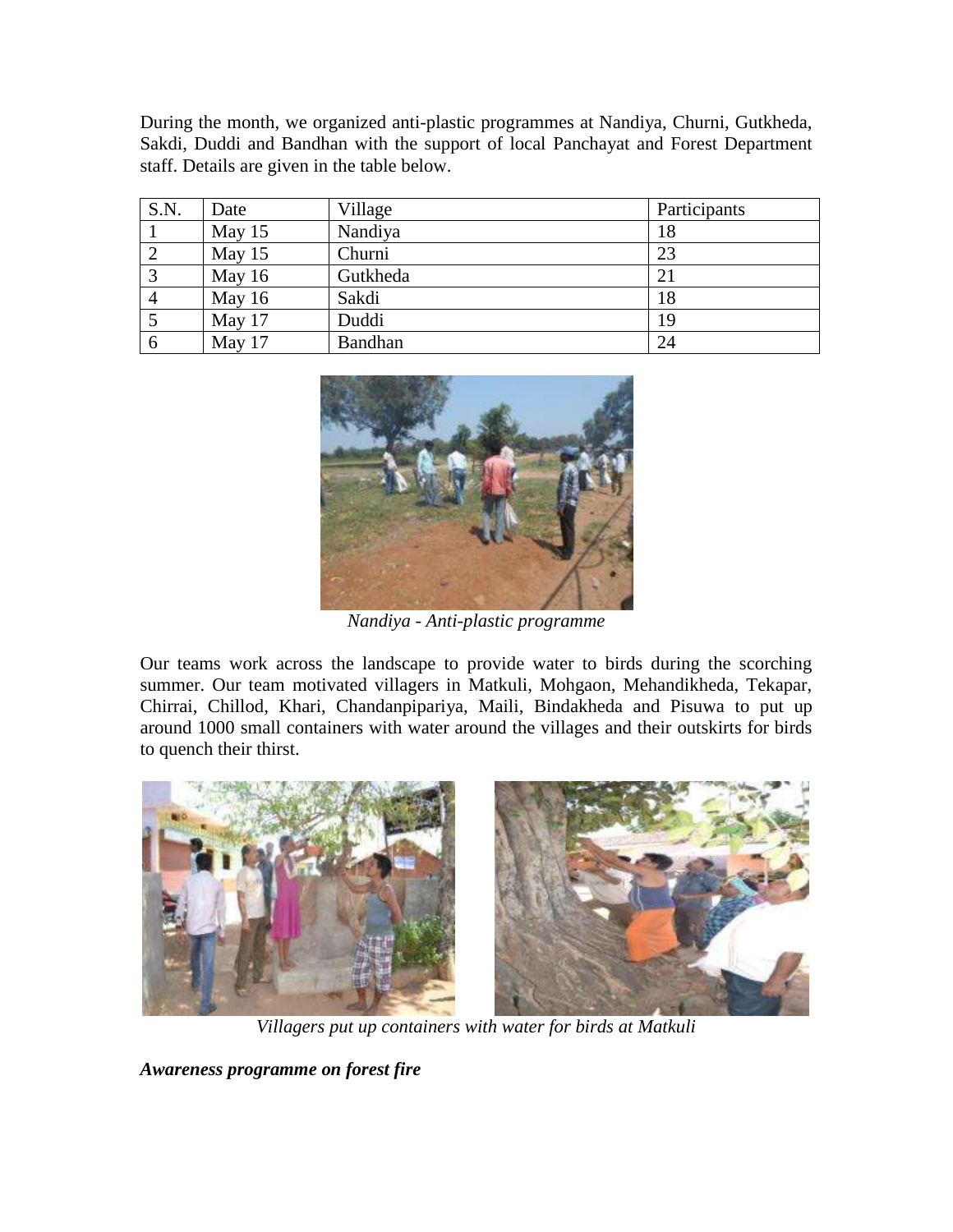During the month, our team organized 22 programmes in villages to promote awareness about forest fires and the need for everyone to join hands in fighting fires. In 5 of the meetings, local staff of the Forest Department joined us in addressing the villagers. The details are given in the table below:

| S.             | <b>Date</b> | <b>Village</b>  | <b>Activity</b>                 | <b>Participants</b> |
|----------------|-------------|-----------------|---------------------------------|---------------------|
| N.             |             |                 |                                 |                     |
| $\mathbf{1}$   | May 1       | Jhirpa          | Forest fire awareness programme | 15                  |
| $\overline{2}$ | May 1       | Aaditoriya      | Forest fire awareness programme | 11                  |
| 3              | May 2       | Khanchari       | Forest fire awareness programme | 17                  |
| $\overline{4}$ | May 2       | Karer           | Forest fire awareness programme | 21                  |
| 5              | May 3       | Duddi           | Forest fire awareness programme | 12                  |
| 6              | May 3       | Bandhan         | Forest fire awareness programme | 14                  |
| 7              | May 4       | Nandiya         | Forest fire awareness programme | 18                  |
| 8              | May 4       | Gutkheda        | Forest fire awareness programme | 10                  |
| 9              | May 5       | Almod           | Forest fire awareness programme | 16                  |
| 10             | May 6       | Churni          | Forest fire awareness programme | 12                  |
| 11             | May 6       | Sakdi           | Forest fire awareness programme | 14                  |
| 12             | May 6       | Khari           | Forest fire awareness programme | 12                  |
| 13             | May 7       | Supdongar       | Forest fire awareness programme | 13                  |
| 14             | May 8       | Chirrai         | Forest fire awareness programme | 22                  |
| 15             | May 9       | Tekapar         | Forest fire awareness programme | 15                  |
| 16             | May $10$    | Mohgaon         | Forest fire awareness programme | 18                  |
| 17             | May 11      | Matkuli         | Forest fire awareness programme | 17                  |
| 18             | May 12      | Mehandikheda    | Forest fire awareness programme | 14                  |
| 19             | May 13      | Bindakheda      | Forest fire awareness programme | 17                  |
| 20             | May 14      | Pisuwa          | Forest fire awareness programme | 10                  |
| 21             | May 15      | Chandanpipariya | Forest fire awareness programme | 21                  |
| 22             | May 16      | Maili           | Forest fire awareness programme | 16                  |

# *Forest patrolling*

During the month we participated in forest patrols with Forest Department in East Pachmarhi and Denwa buffer zone villages. Participants included Mr. Pusparaj Moodotiya, Vimlesh Vyalsha, Srinarayan Bhalavi, Shivnarayan Devda (Forest Guards), forest chowkidars and Eco Development Committee members.

| S.N.           | Date     | Village         | Participants |
|----------------|----------|-----------------|--------------|
|                | May 7    | Chillod         |              |
| 2              | May 8    | Chirrai         | 4            |
| 3              | May 9    | Tekapar         |              |
| $\overline{4}$ | May $10$ | Mohgaon         |              |
| 5              | May 11   | Matkuli         |              |
| 6              | May 12   | Mehandikheda    | 4            |
|                | May 13   | Bindakheda      | 6            |
| 8              | May 14   | Pisuwa          |              |
| 9              | May 15   | Chandanpipariya |              |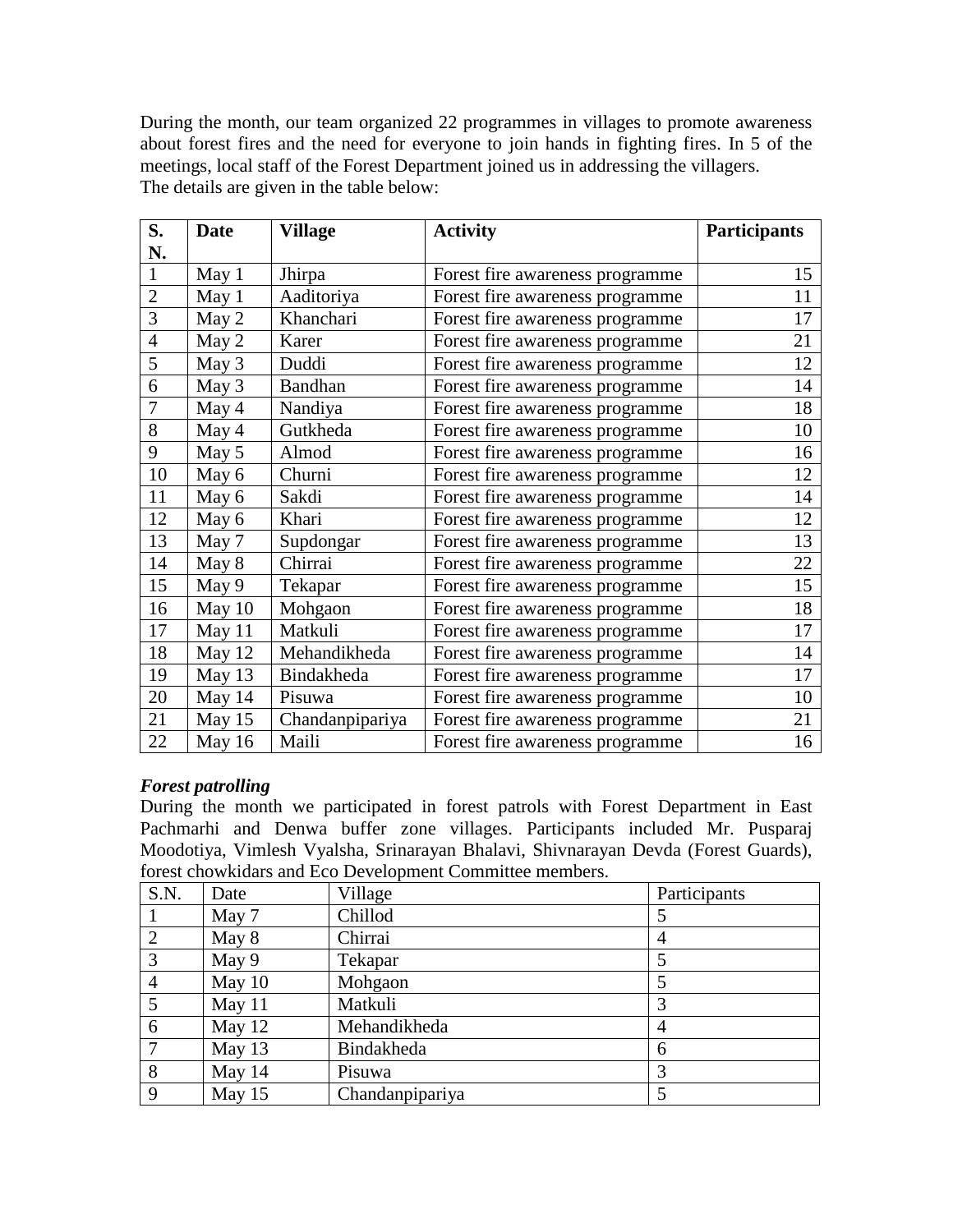| 10            | May 16       | Maili          | 5              |
|---------------|--------------|----------------|----------------|
| <sup>11</sup> | May 19       | Jhirpa         | 5              |
| 12            | May 19       | Aaditoriya     | $\overline{4}$ |
| 13            | May 20       | Duddi          | $\overline{4}$ |
| 14            | May 20       | <b>Bandhan</b> | $\overline{4}$ |
| 15            | May 21       | Almod          | $\overline{4}$ |
| 16            | May 23       | Khanchari      | 3              |
| 17            | May 23       | Karer          | 4              |
| 18            | May 24       | Nandiya        | 5              |
| 19            | May 24       | Gutkheda       | $\overline{4}$ |
| 20            | May 25       | Churni         | 3              |
| 21            | May 25       | Sakdi          | $\overline{4}$ |
|               | <b>Total</b> |                | 21             |

### *Vermi Compost*

During the month, we organized 3 awareness programmes on vermi-compost and helped prepare 8 vermi-compost tanks at Karer, Khanchari, Duddi, Bandhan, Tekapar, Pisuwa, Bindakheda and Mehandikheda with the support of Gram Panchayat and Agriculture Department. We also trained villagers in making vermi-compost to reduce their dependence on chemical fertilizers.

| <b>S. N.</b>                | Date     | <b>Village</b> | <b>Activity</b>                       | par. |
|-----------------------------|----------|----------------|---------------------------------------|------|
|                             | May 8    | Duddi          | Awareness programmes on vermi-compost | 24   |
| $\mathcal{D}_{\mathcal{L}}$ | May 8    | Bandhan        | Awareness programmes on vermi-compost | 36   |
| 3                           | May $13$ | Karer          | Prepared vermi-compost tank           | 12   |
| 4                           | May $13$ | Khanchari      | Prepared vermi-compost tank           | 10   |
| 5                           | May $14$ | Duddi          | Prepared vermi-compost tank           | 11   |
| 6                           | May $14$ | Bandhan        | Prepared vermi-compost tank           | 13   |
|                             | May 22   | Tekapar        | Prepared vermi-compost tank           | 14   |
| 8                           | May $23$ | Pisuwa         | Prepared vermi-compost tank           | 10   |
| 9                           | May 24   | Maili          | Awareness programmes on vermi-compost | 22   |
| 10                          | May $25$ | Bindakheda     | Prepared vermi-compost tank           | 11   |
| 11                          | May 27   | Mehandikheda   | Prepared vermi-compost tank           | 12   |

### *Livelihood workshop*

We organized workshops at Pisuwa and Tekapar on May 17 and May 18 for unemployed youths and self-help groups (SHGs). Information about various livelihood schemes and loan facilities for livelihood were displayed. Participants included Block Coordinator NRLM, bank officers and SHG member.

During the month, we visited the Block Coordinator  $NRLM - a$  Government official who runs rural livelihood programmes – to submit 43 loan proposals for villagers whom we had trained earlier to make handicrafts and furniture from lantana and in other activities. The villagers are from Matkuli, Pisuwa, Tekapar Gram Panchayat . The loan proposals were forwarded to CEO Janpad Panchayat Pipariya.